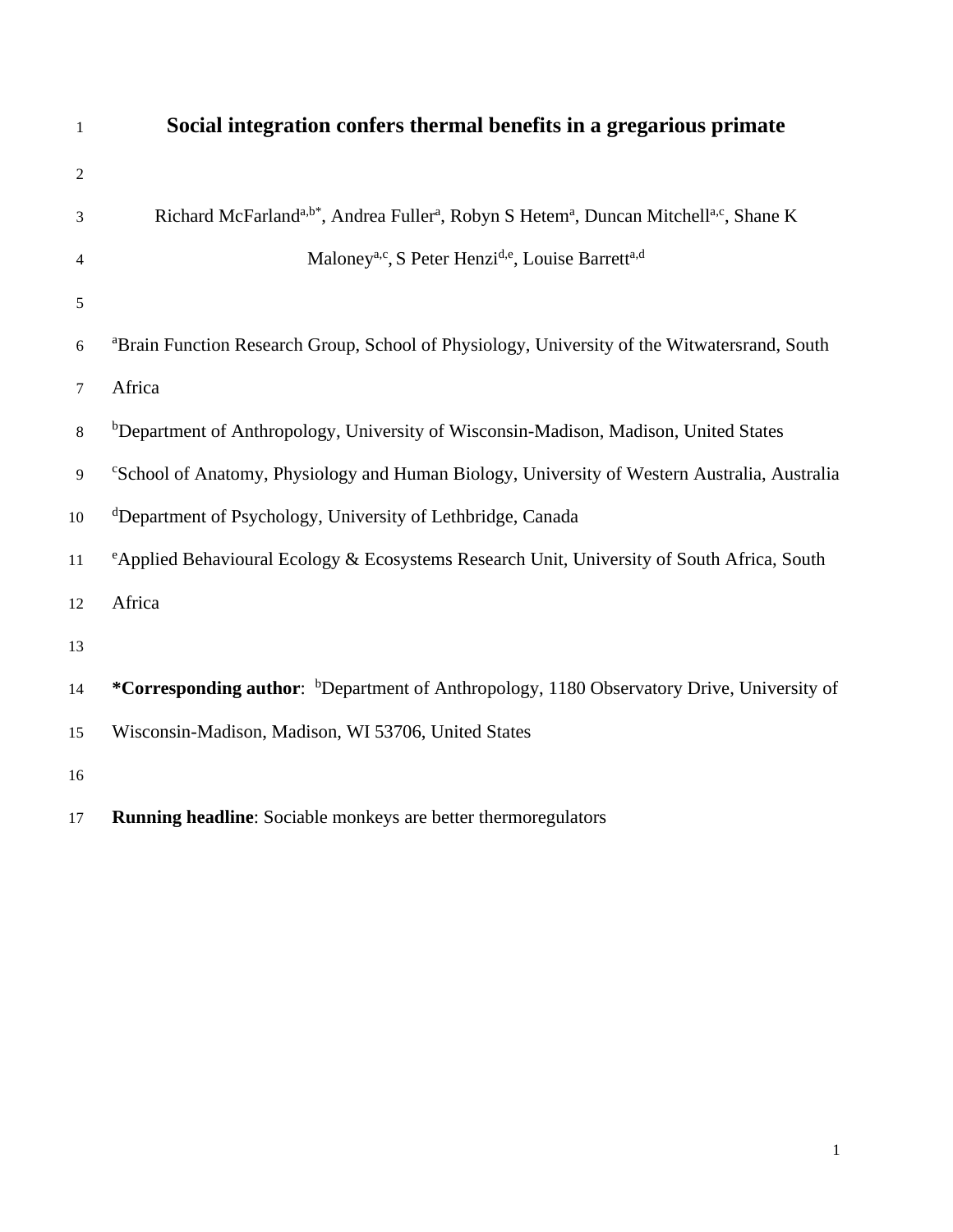## **Summary**

 1. Sociality has been shown to have adaptive value for gregarious species, with more socially integrated animals within groups experiencing higher reproductive success and longevity. The value of social integration is often suggested to derive from an improved ability to deal with social stress within a group; other potential stressors have received less attention. 2. We investigated the relationship between environmental temperature, an important non- social stressor, and social integration in wild female vervet monkeys (*Chlorocebus pygerythrus*), using implanted data-loggers to obtain direct measures of core body temperature. 3. Heterothermy (as measured by 24h amplitude of body temperature) increased, and 24h minima of body temperature decreased, as the 24h minimum ambient temperature decreased. As winter progressed, monkeys became increasingly heterothermic and displayed lower 24h minima of body temperature. 4. Monkeys with a greater number of social partners displayed a smaller 24h amplitude (that is, were more homeothermic) and higher 24h minima of body temperature (that is, became less hypothermic), than did animals with fewer social partners. 5. Our findings demonstrate that social integration has a direct influence on thermoregulatory ability: individual animals that form and maintain more social relationships within their group experience improved thermal competence compared to those with fewer social relationships.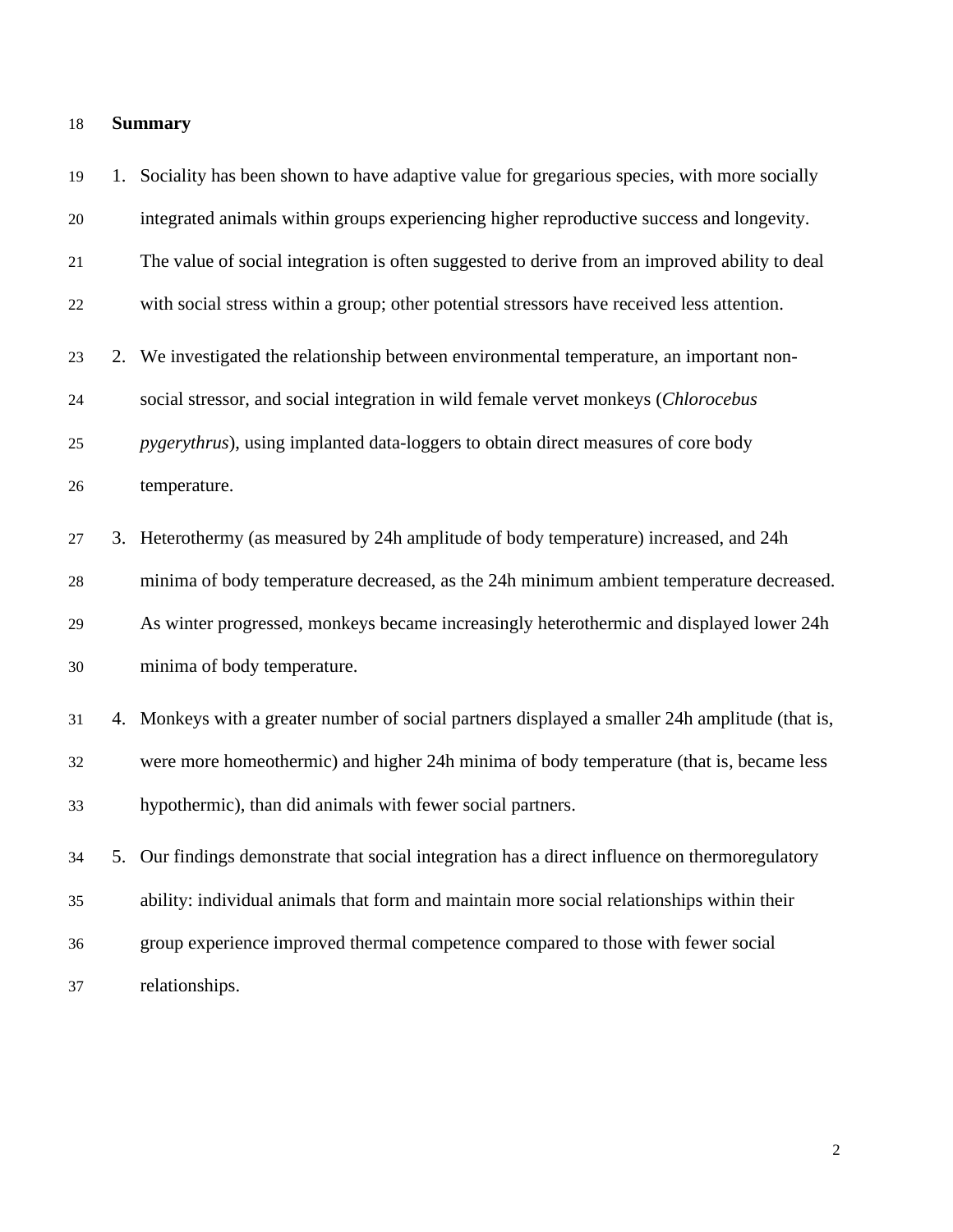- 6. Given the likely energetic consequences of thermal benefits, our findings offer a viable
- physiological explanation that can help account for variations in fitness in relation to
- individual differences in social integration.
- 
- **Key words**: body temperature, cold stress, primates, sociality, thermoregulation, vervet monkeys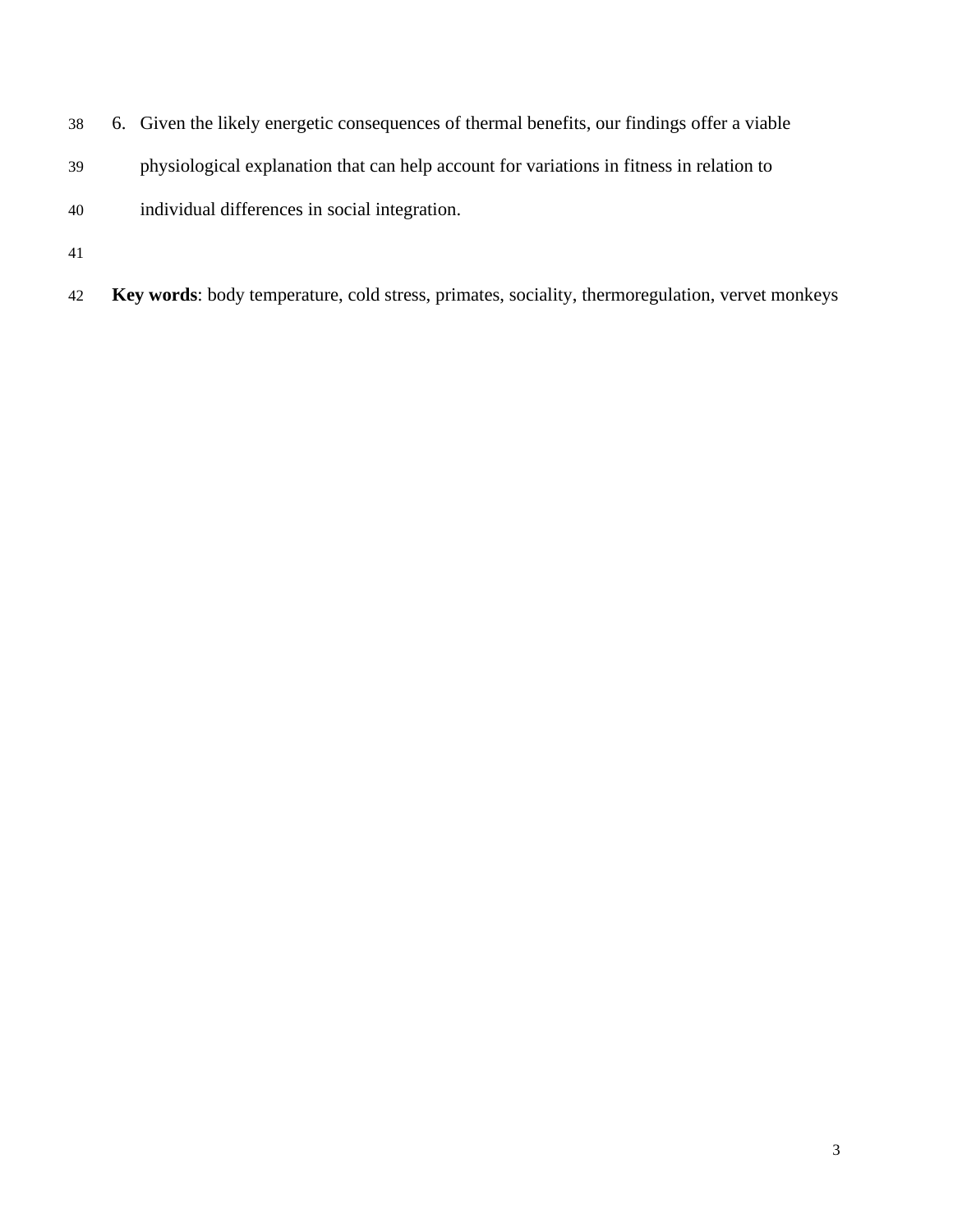## **Introduction**

 There is growing evidence to suggest that, among a variety of mammals, the number and strength of social bonds between animals is positively correlated with both reproductive success and longevity, and hence to individual fitness benefits (Armitage & Schwartz 2000; Silk, Alberts & Altmann 2003; Smith & Christakis 2008; Weidt, Hofmann & König 2008; Cameron, Setsaas & Linklater 2009; Silk et al. 2010; Schülke et al. 2010; Frère et al. 2010). The physiological underpinnings of this relationship have been explored in humans (Berkman & Glass 2000; Smith & Christakis 2008), but such work is only just beginning for other species. Among non-human primates, the benefit of increased social integration has been argued to derive from an improved ability to deal with 'social stress', based on findings demonstrating that females with strong social bonds display lower glucocorticoid levels than do females with weaker bonds (Crockford et al. 2008; Silk et al. 2010; Brent et al. 2011). Chronic elevated stress can have negative effects on fertility (Cameron 1997; Tamashiro, Nguyen & Sakai 2005) and immunity (Cohen et al. 1992, 1997), and this is thought to explain why female primates that maintain strong and stable social bonds experience improved reproductive success (Silk et al. 2003; Silk et al. 2009).

 One recent study of Barbary macaques (*Macaca sylvanus*), however, provides suggestive evidence of a different kind of link between social integration and fitness: animals with a greater number of social partners were more likely to survive an extremely cold winter than were those with fewer social partners (McFarland & Majolo 2013). One possible explanation for these results is that surviving animals were able to more effectively maintain their body temperature within an acceptable range, and did so because they were afforded greater opportunities for huddling, particularly at night (when diurnal animals are less active), which reduces heat loss and energy expenditure in the cold (Satinoff 2011). Moreover, the availability of alternative social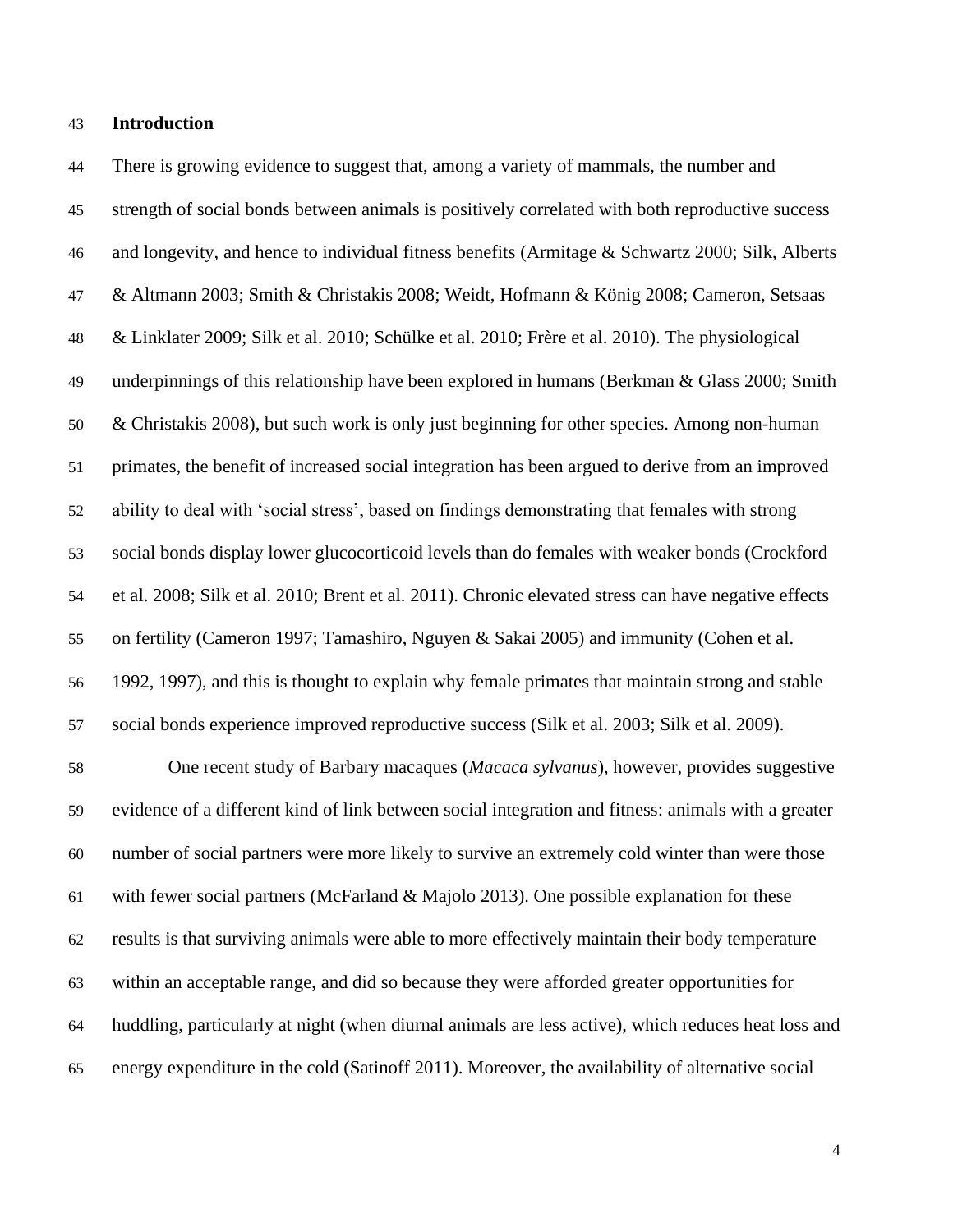| 66 | partners that could replace those who perished may have provided more consistent opportunities        |
|----|-------------------------------------------------------------------------------------------------------|
| 67 | for huddling across the winter. Such behavioural responses are likely to be employed in the cold      |
| 68 | because autonomic processes that can be used to defend core body temperature are energetically        |
| 69 | costly such that, where possible, endotherms should prefer less costly changes in behaviour, like     |
| 70 | microclimate selection, to sustain homeothermy (i.e., regulating their body temperature within a      |
| 71 | narrow range). One obvious way in which social animals, in particular, can influence their            |
| 72 | microclimate is to huddle (e.g., Nuñez-Villegas, Bozinovic & Sabat 2014). A more detailed             |
| 73 | examination of the thermal benefits that animals derive from social relationships may therefore       |
| 74 | augment and enhance our understanding of the link between fitness and sociality, and also             |
| 75 | provide a mechanism by which social animals can buffer the effects of environmental stress.           |
| 76 | To address this issue, we have been studying a wild vervet monkey population                          |
| 77 | (Chlorocebus pygerythrus), a gracile cercopithecine with a wide latitudinal distribution in Africa,   |
| 78 | with the aim of understanding how the effects of the thermal environment are mediated by social       |
| 79 | engagement. Here, we test whether the ability of animals to maintain their body temperature is        |
| 80 | systematically related to individual variation in their level of social integration. Specifically, we |
| 81 | examine variation in the body temperature (quantified as the 24h amplitude, minima, maxima            |
| 82 | and mean) of female monkeys across the austral winter in relation to social bond status,              |
| 83 | predicting that animals with more social bonds will show improved thermoregulatory ability.           |
| 84 | Previous work on our population has established that our animals experience cold stress rather        |
| 85 | than heat stress (Lubbe et al. 2014), with greater individual variation in homeothermy during the     |
| 86 | winter months, hence our focus on the winter period. As bond strength as well as number of            |
| 87 | associates have been shown to provide fitness benefits in primates (Silk et al. 2003; Silk et al.     |
| 88 | 2010; Schülke et al. 2010; McFarland & Majolo 2013), we also tested whether animals with              |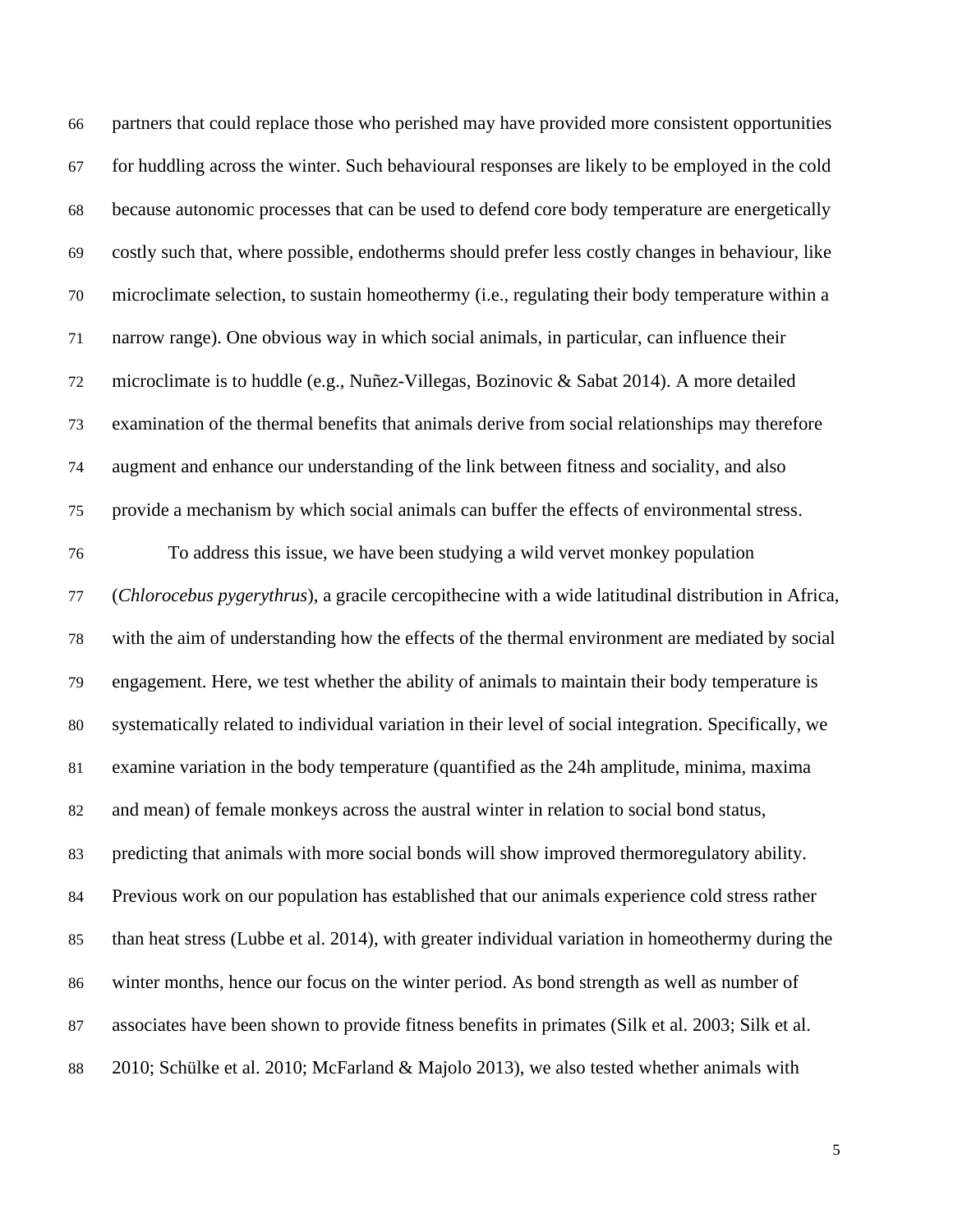stronger bonds regulated their body temperature within a narrower 24h range. In order to assess the possibility that any observed differences in thermal competence were mediated by socially enhanced food intake, we also analysed feeding time in relation to the number of social partners. 

## **Methods**

 Data were collected between January 2011 and August 2012 from two groups of wild 95 vervet monkey in the Eastern Cape, South Africa (32°22'S, 24°52'E). These animals feed on a completely natural diet, are fully habituated to the presence of researchers, and can be individually identified by means of natural markings (Pasternak et al. 2013; McFarland et al. 2014).

## *Body temperature*

 Twelve adult females were implanted abdominally with temperature data loggers, which recorded core body temperature at five-minute intervals. Monkeys were immobilized using blow-darts filled with a combination of midazolam (2.5 mg: Roche Products, Isando, South Africa) and ketamine (50 mg: Bayer, Isando, South Africa). Following recumbence (approximately 5 min), monkeys were transported to a temporary operating theatre within 5 km of their home range. Prior to surgery, monkeys were injected intramuscularly with an antibiotic (Peni LA: 0.1 ml/kg) and anti-inflammatory (Carprofen: 3 mg/kg, Pfizer Laboratories, Sandton, South Africa), and injected subcutaneously at the incision site with a local anaesthetic (Lignocaine: 40 mg/animal, Bayer). Animals were intubated and anaesthesia was maintained (0- 2% isoflurane in oxygen: Isofor, Astra Zeneca Pharmaceuticals, Johannesburg, South Africa). In preparation for surgery, a 100x100mm region of the abdominal surface was shaved and sterilized using chlorhexidine (Hibicol, Kyron Laboratories, Benrose, South Africa). Eye ointment was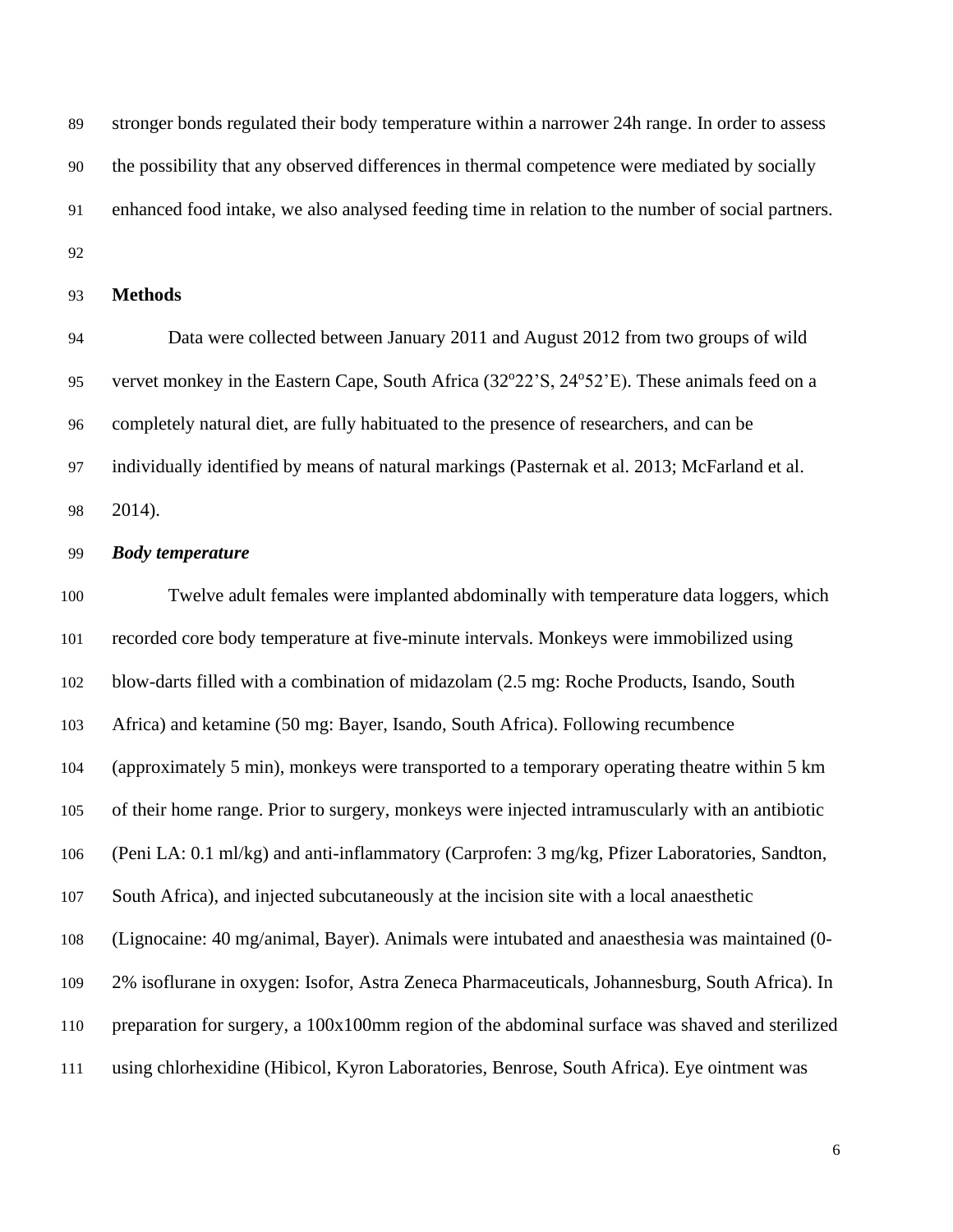used to keep the monkeys' eyes moist (Terra-Cortril: Pfizer Laboratories) and electric blankets were used to reduce the risk of hypothermia. Prior to implantation, data loggers were coated in inert wax and dry-sterilized in formaldehyde vapour (Sasol wax 1276; Sasol, South Africa) for waterproofing and sterilization respectively (total data logger mass: approximately 25g, <1% body mass). Data loggers were implanted in the abdomen via an incision made through the dermal layer and linea alba. During surgery, Ringers solution (B. Braun Medical, Northriding, South Africa) was administered at 1 drop/s. Arterial haemoglobin oxygen saturation, blood pressure, heart rate, rectal temperature and respiratory rate were monitored continuously throughout surgery. Following the completion of surgery, the incision site was sprayed with F10 germicidal wound spray (Health and Hygiene, Sunninghill, South Africa) and the monkeys were allowed to recover fully in cages before being released back into their group – approximately two hours after capture. Monkeys were observed daily thereafter to monitor the progress of their recovery. Normal behaviour resumed on the day after surgery and no monkeys were compromised as a result of surgery. After 12 months, the same procedure was used for the removal of data loggers. All capture and surgical procedures were approved by the University of the Witwatersrand Animal Ethics Screening Committee (clearance number AESC 2010/41/04) and conformed to the legal requirements of South Africa.

## *Behavioural and environmental data*

 Between January and August each year, instantaneous scan data (Altmann 1974) were collected daily from all group members. Scan data were collected from all adult/sub-adult group 132 members located within a ten-minute time frame, every thirty minutes (mean  $\pm$  SD = 360  $\pm$  176 scans per implanted female each year). In addition to data on non-social activity (resting, moving, foraging), we recorded whether the monkeys were grooming or within 2m of another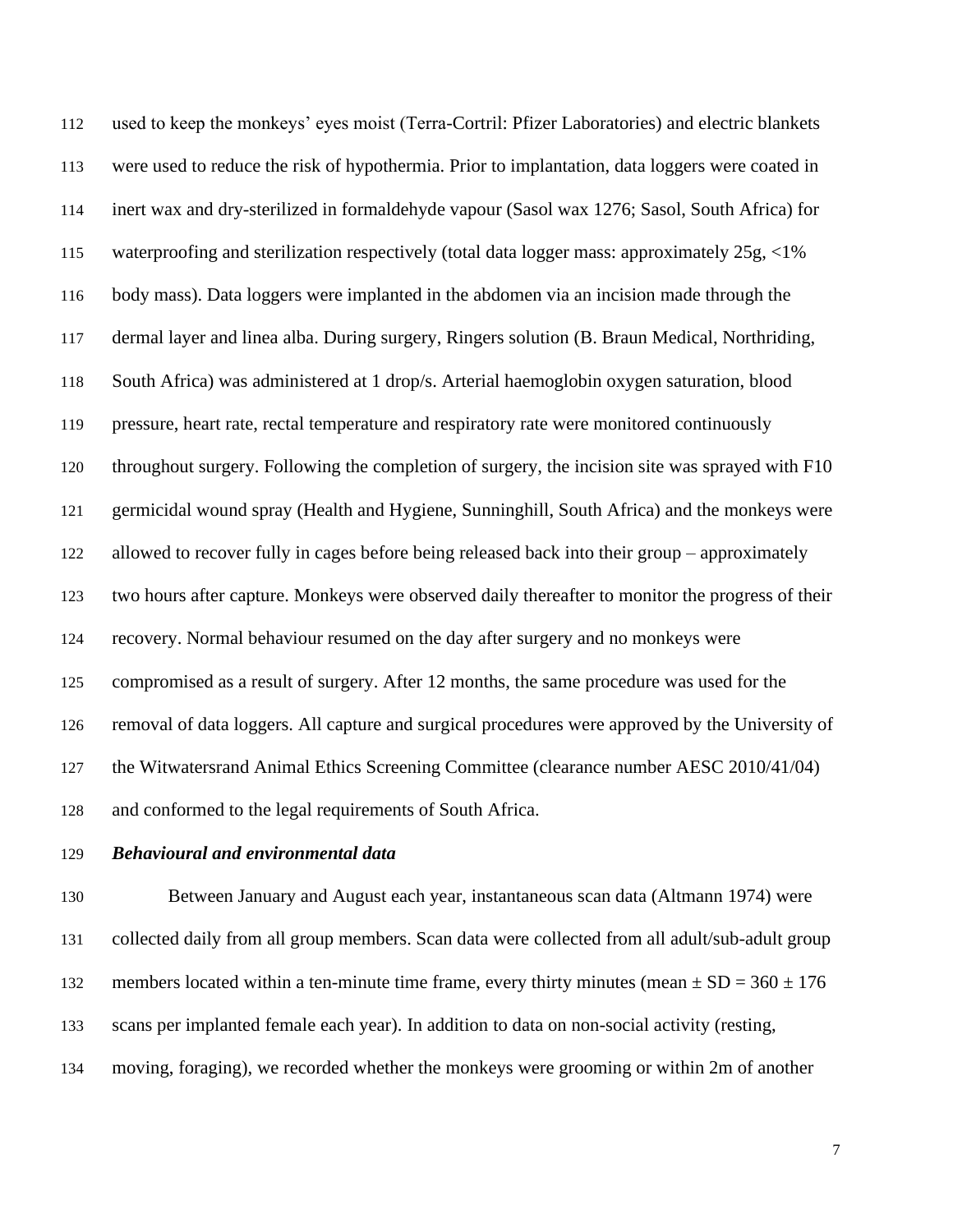group member. The identities of all grooming partners and animals in close proximity were recorded. See Henzi et al. (2013) for more detail on the general patterns of affiliation observed in our study population. Behavioural data collection protocols were approved by the University of Lethbridge under the terms of reference of Animal Welfare Protocol 0702.

 Behavioural data were used to calculate two measures of sociability: the number and mean strength of social relationships a female shared with other group members. The number of social relationships a female had was defined as the number of group members with which she had been observed to exchange grooming at least once during scan sampling. Fig. S1 shows the distribution of the number of social relationships across our study population. A composite sociality index (CSI: see Silk et al. 2009) was used to measure the mean strength of the social bonds each female held in her group (McFarland & Majolo 2013):

$$
146 \qquad \text{CSI} = \frac{\sum_{i=1}^{2} \frac{x_i}{m_i}}{2}
$$

 Two dyadic behavioural measures were entered into the CSI: the proportion of scans that each dyad was (i) grooming and (ii) not grooming but within 2m. These two variables had similar 149 variance  $(SDs = 0.02$  and 0.07, respectively) and were significantly positively correlated (P<0.001, Appendix 1). We entered proportional values into this index to control for the fact that some individuals were scanned more frequently than others. To control for the fact that not all monkeys were present in the study group for the same amount of time, these proportions were divided by the total number of months that the two members of the dyad co-resided in the group. 154 These adjusted dyadic behavioural measures  $(x_i)$  were divided by the group's mean for these 155 same measures  $(m_i)$ . These values were summed across all group member dyads, and divided by two; the number of behavioural measures entered into the index. By definition, the mean CSI is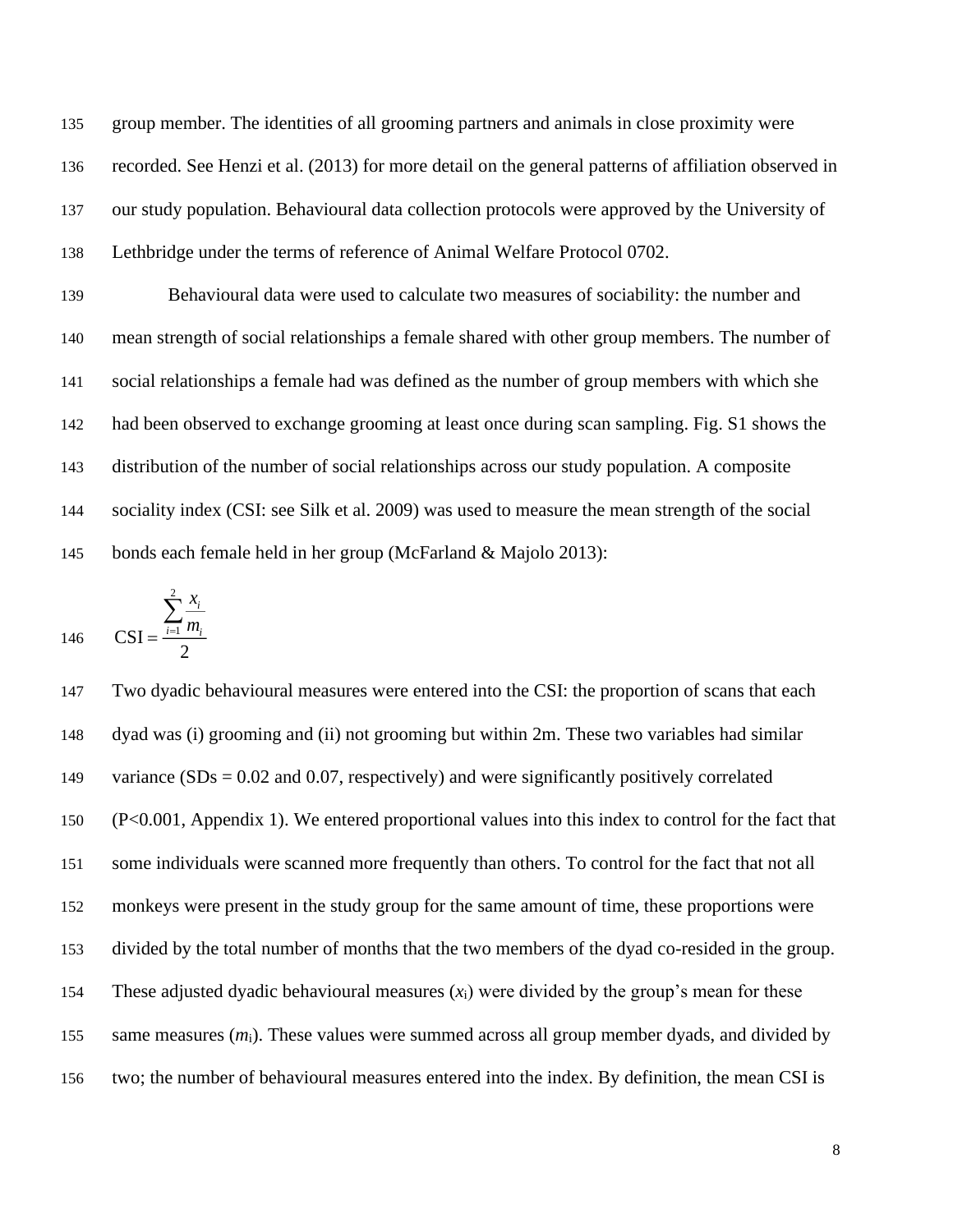one, but can range from zero to infinity. To calculate the mean strength of the social bonds a female shared in their group, we summed the CSI scores for each female and divided this value by the total size of their group. Fig. S2 shows the distribution of CSI scores across our study population.

 It should be noted that the distribution of our subjects across troops and years precluded the construction of a reliable unitary measure of dominance rank that could be used in our analysis. This is relevant because the number of other females with which a given female associates potentially could be linked to her dominance rank. A series of separate analyses conducted across a five-year period, however, indicate that there is no relationship between a female's rank and the number of her associates in our population (Henzi et al. 2013; Matlock 2013; Josephs unpublished data). Hence, any effect of rank on thermoregulation is unlikely to be due to a simple confound between a female's social status and the number of females with which she associates. Black globe (i.e. ambient) temperature was recorded on site at a local weather 170 station. Nocturnal winter air temperatures fell as low as  $-4^{\circ}C$  (mean minima  $\pm SD = 1.8 \pm 3.6^{\circ}C$ ).

## *Statistical analysis*

 We analysed body temperature data collected across two winters (i.e. June through August). We ran four linear mixed models (LMMs), entering either daily measures of (i) 24h amplitude, (ii) minimum, (iii) maximum and (iv) mean body temperature in turn as the dependent variable. Minimum daily ambient temperature, number of social partners, mean bond strength and consecutive day of the winter (i.e. 1 - 92), were entered as independent variables. Body mass and group ID were entered as control variables. Year, nested inside subject ID, was entered as a random factor. We ran a final LMM with the proportion of the activity spent feeding as the dependent variable. We applied an arcsine transformation to this variable to improve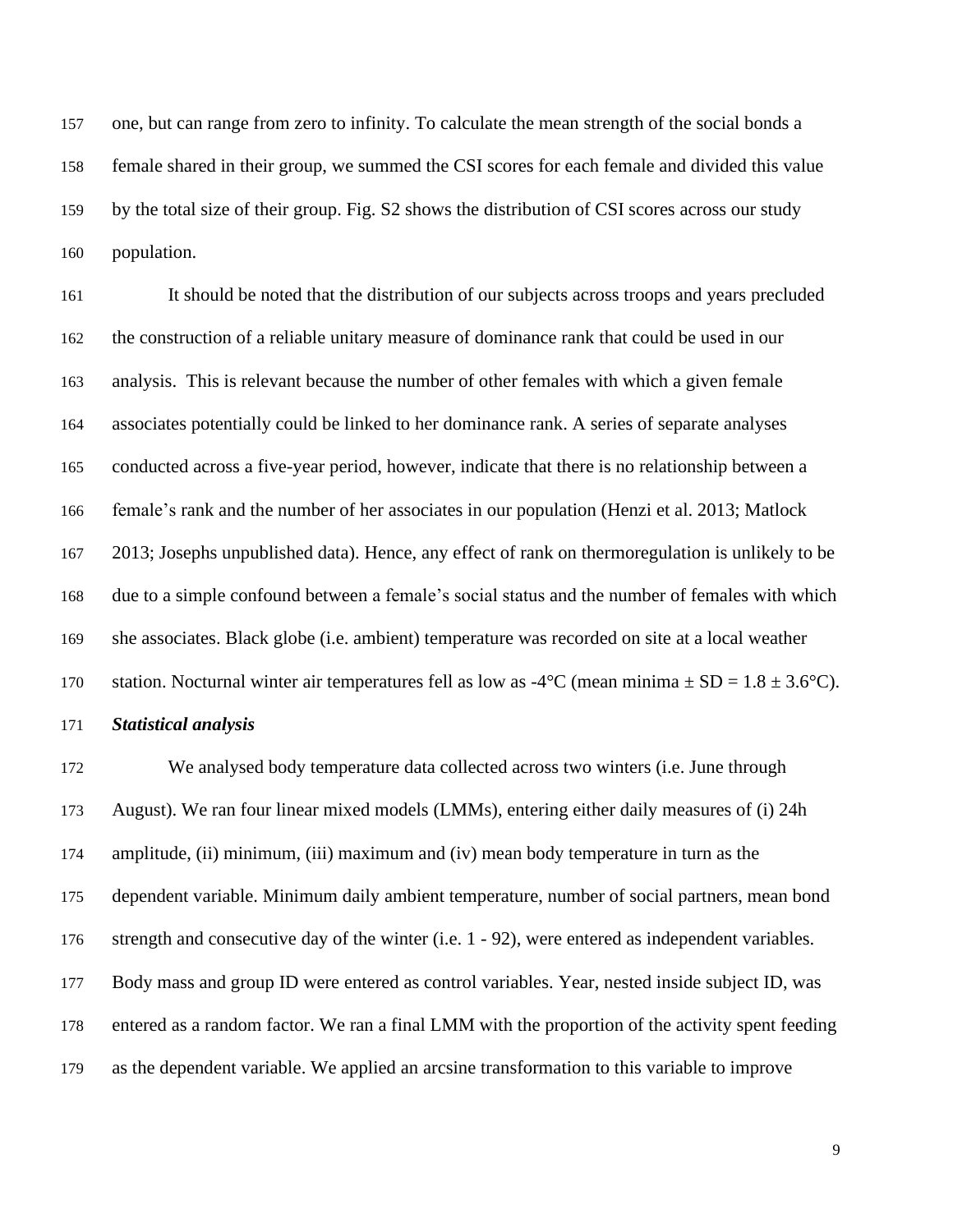normality of this data. The number of social partners was entered as the independent variable. Group ID was entered as a control variable. Year, nested inside subject ID, was entered as a

random factor. All models were run in STATA statistical software (Statacorp 2013). All model

residuals met the modelling assumptions of LMMs with normal error structure.

## **Results**

 The 24h minimum ambient temperature was correlated negatively with the 24h amplitude of body temperature, correlated positively with the 24h minimum and mean body temperature, and was unrelated to the 24h maximum body temperature of the monkeys (Table 1). Fig. 1 indicates that the monkeys reached their minimum 24h body temperatures between sunset and sunrise. As winter progressed (i.e., day of winter increased), monkeys showed significantly higher 24h amplitudes of body temperature (Fig. 2a), and significantly lower 24h minimum (Fig. 2b) and average body temperatures (Table 1). 24h maximum body temperature was correlated positively with the day of winter (Table 1).

 While controlling for minimum ambient temperature and the day of winter, monkeys with more social partners were less heterothermic. The number of social partners per individual was correlated negatively with the 24h amplitude of body temperature (Fig. 3a), correlated positively with the 24h minimum body temperature (Fig. 3b), but was not correlated with either the 24h maximum or 24h mean body temperatures (Table 1). Figure 4 provides an illustrative example of this general effect by displaying the body temperature patterns of the females with the most and fewest social partners, on a cold winter's night. The mean bond strength of an individual monkey was not correlated with the 24h amplitude of body temperature, or the 24h minimum, maximum or mean body temperature (Table 1).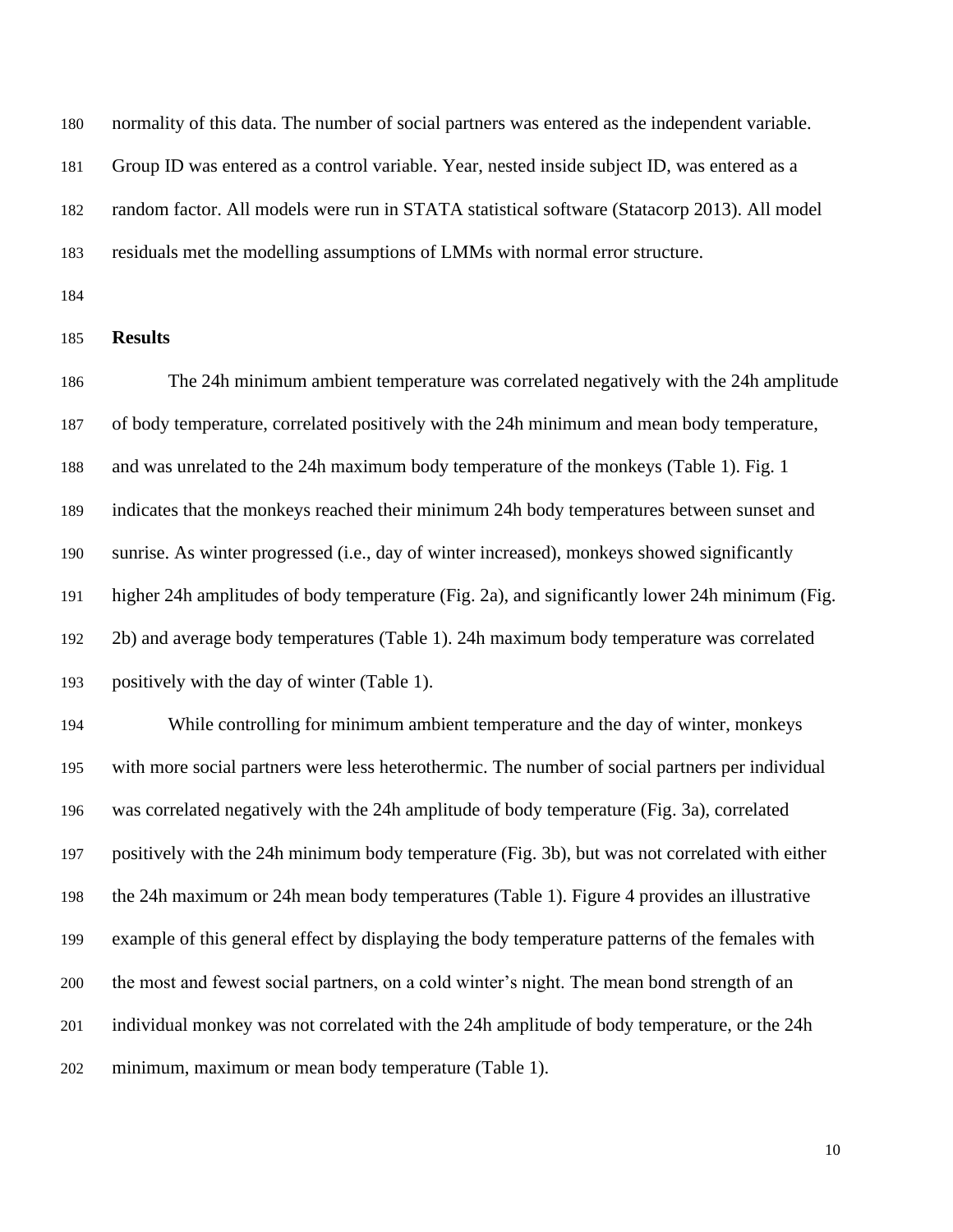We found no relationship between the number of a female's social partners and the 204 proportion of time females spent feeding  $(Z=-0.19, P=0.85, \beta \pm SE=-0.001\pm0.004, N=14)$ .

**Discussion**

 Our results show that female vervet monkeys were compromised thermally by low nocturnal ambient temperatures, and became increasingly heterothermic (i.e., displayed a larger amplitude of 24h body temperature) as winter progressed. As predicted, females with more social partners fared better than those with fewer partners.

 The link between social integration and thermoregulatory advantage suggests that behavioural adjustment of their microclimates via the presence of other tolerant animals is the mechanism underlying our result. More specifically, it seems likely that huddling during the night, when animals are constrained into being less active, accounts for the differential thermal consequences of variable sociability. Nocturnal huddling has been observed in a range of primate species, including vervet monkeys (Takahashi 1997; Ogawa & Takahashi 2003; Li et al. 2010; McFarland & Majolo 2013; Danzy et al. 2014). Although the ability of small primates to use burrows or nest holes may negate the benefits of huddling (Dausmann & Glos, in press), for those that cannot use burrows or nest holes, huddling reduces heat loss and thereby the heat production required to maintain core body temperature (Gilbert et al. 2010). Vervet monkeys do not enter torpor as a means to conserve energy, so the energy demand of maintaining homeothermy in the cold is likely to be greater for an individual monkey that is unable to huddle. The most effective huddling is likely to involve several individuals that cluster together, with the best position being between two or more individuals (Bustamante, Nespolo & Rezende 2002; Gilbert et al. 2010; Nuñez-Villegas, Bozinovic & Sabat 2014). Having more social partners may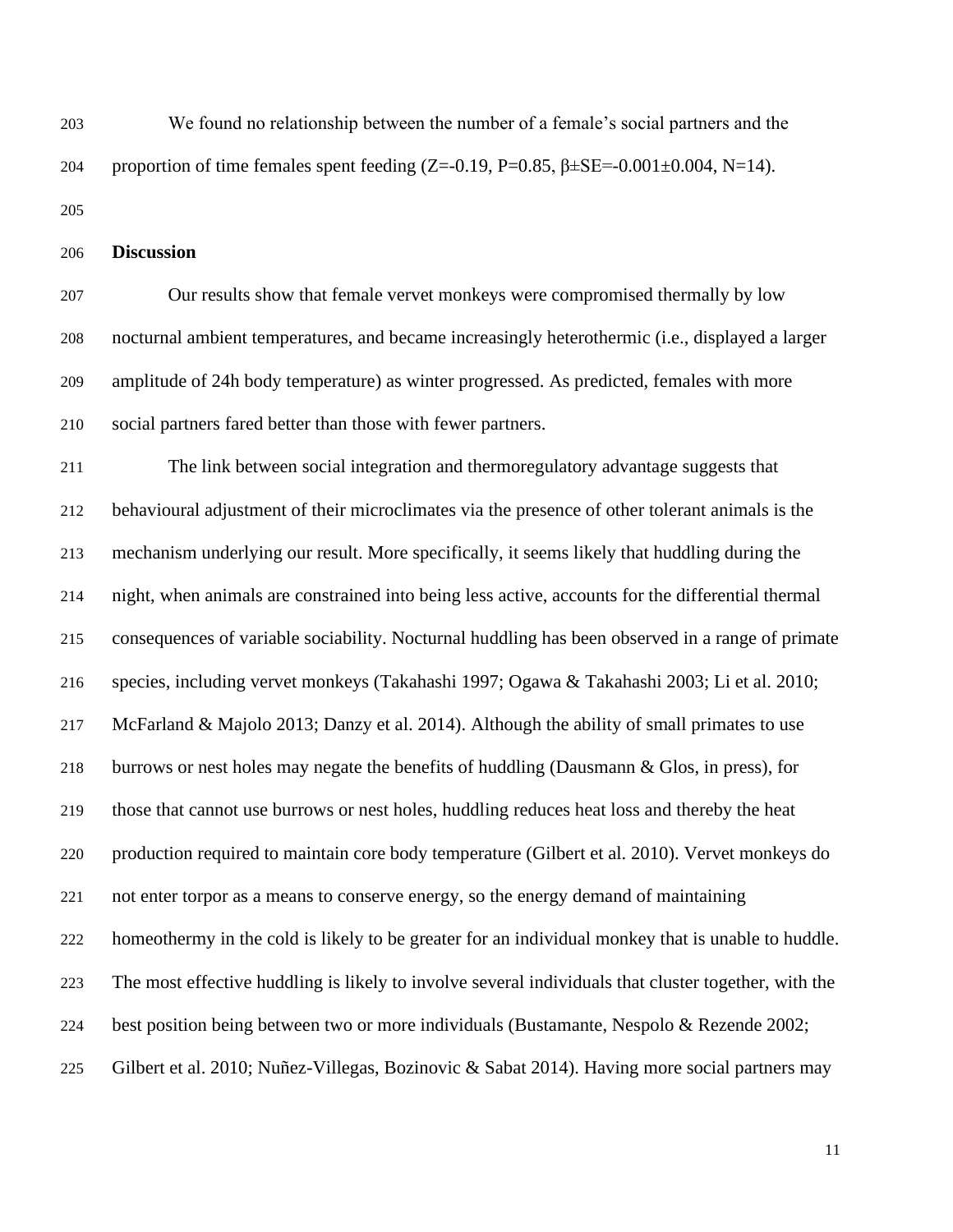either allow for the formation of bigger huddling groups, make it easier for a monkey to find a huddling partner, or both. If a specific partner is unavailable, an individual monkey with fewer social partners might remain alone. Macaques appear to choose their nocturnal huddling partners according to diurnal levels of affiliation (Takahashi 1997; Ogawa & Takahashi 2003). If this were a general trend, a monkey's ability to use huddling to aid thermoregulation would be highly dependent on its ability to maintain a network of social relations. Clearly, although our results are consistent with this hypothesis, the link between social integration and huddling partner availability remains speculative for the moment. We are, however, collecting data on huddling during night-time hours to provide a more definitive test.

 Previous primate studies linking measures of social integration to female fitness have tended to focus on the importance of maintaining a small, focused network of very strong and stable social bonds (e.g., Silk et al. 2003; Silk et al. 2009; Brent et al. 2011). These studies suggest that animals with consistent access to 'social support' are likely to deal better with social stress, and that this has a positive impact on female reproductive success. In contrast, our results indicate that, in response to environmental stress, the crucial element is the number of partners on which an individual can call, rather than on the strength or 'quality' of the relationship that she has with particular companions. In other words, no simple quantity-quality trade-off exists: fewer, stronger bonds will not necessarily compensate for a greater number of weaker bonds in reducing thermoregulatory costs in cold conditions. In this regard, the benefits of retaining broad integration within the network of the group may counter any tendency for animals to form smaller mutualistic sub-units, thereby also preserving group coherence across time. Together, these findings suggest that under different selective pressures, different features of social integration are likely to have a differential impact on individual fitness.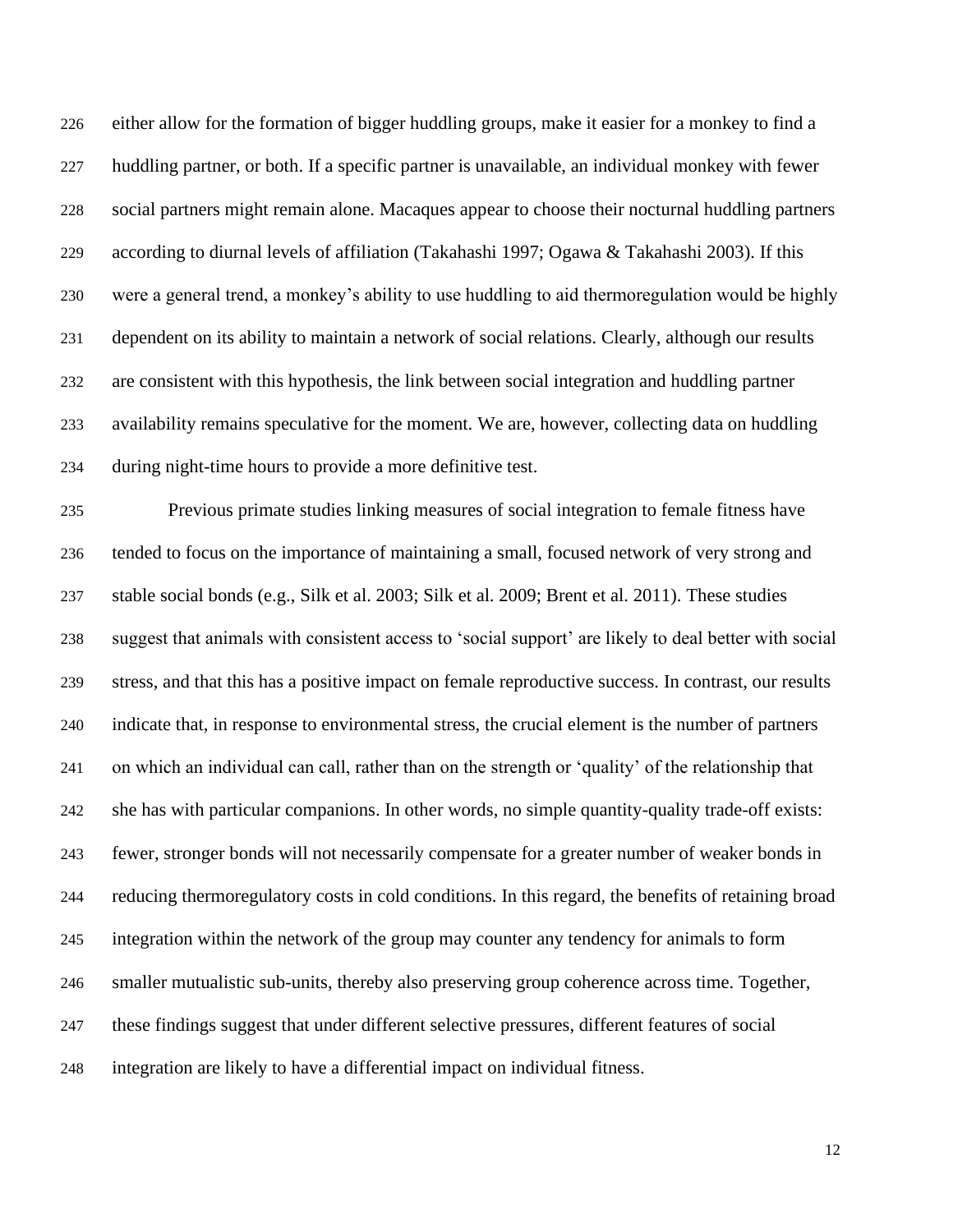One might argue that more socially integrated monkeys performed better in the cold because they consumed more food during the day – due to the improved feeding tolerance associated with social relationships – and thus had more energy available for metabolic thermogenesis at night. The absence of a relationship between the number of social partners and the amount of time a female spent feeding, however, lends support to the notion that the thermal benefit of sociability is mediated by social thermoregulation, not socially enhanced food intake. It is possible, however, that animals with more social partners have better access to higher quality food resources, and experience reduced competition when feeding; both of which may carry energetic benefits. The inclusion of body mass in our analyses may control to some extent for the effect of inter-individual variability in the nutritional benefits afforded by socially enhanced food intake. Nonetheless, further investigation into whether social integration has a significant effect on the interplay between energy intake and expenditure will improve our understanding of the relationship between social integration and thermal efficiency. Female monkeys that are better able to reduce the metabolic costs of maintaining homeothermy potentially could invest more energy in reproduction, reproduce at a faster rate, and either directly (through maternal investment) or indirectly (as their offspring would receive similar benefits) increase infant survival. In extreme environments, individual monkeys more effective at conserving energy would also be more likely to survive. Thermal benefits mediated by social relationships may thus represent an important component of the positive relationship between social integration and fitness. That is, the direct thermal and energetic benefits that social integration confers may be at least as important as the stress-buffering effects suggested previously (Crockford et al. 2008; Silk et al. 2010; Brent et al. 2011). Stress buffering is argued to operate as it does in humans (i.e., by attenuating the increased levels of physiological and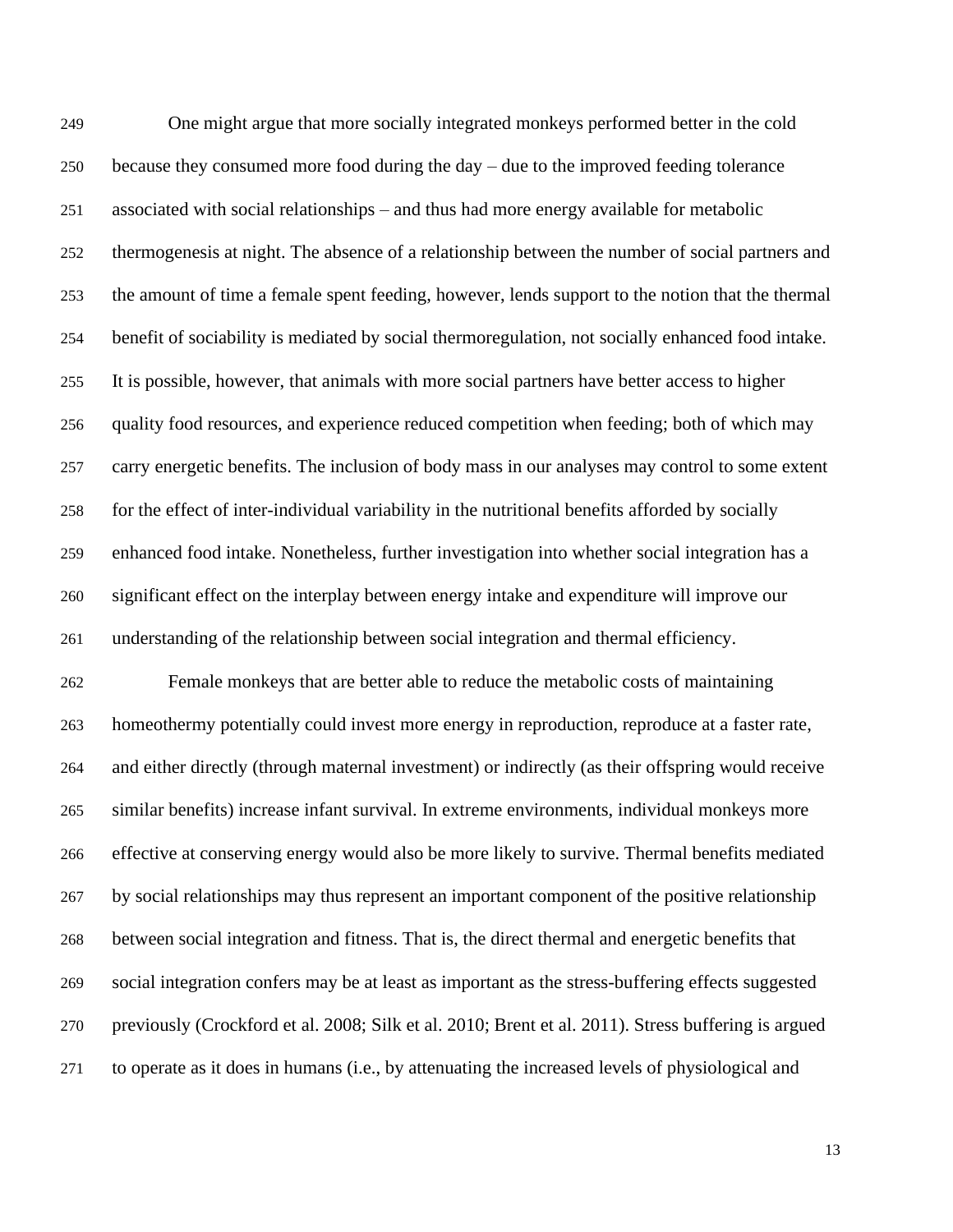psychological stress associated with social isolation), as well as potentially providing protection from social harassment and increasing access to nutritional resources (Silk et al. 2003). Our results, however, lead us to suggest an additional, more direct route by which social integration can have an impact on fitness, with direct energy savings accruing as a result of physical contact with others. For *Chlorocebus*, this impact is likely to be felt surprisingly widely. Populations in at least three of the six constituent taxa experience the same mean 24h minimum monthly 278 temperatures that our animals do, and the  $\langle 6^{\circ}$ C isotherm encloses 9.4% of the genus's range (Fig. 5). For vervets, in particular, with their large latitudinal distribution, this rises to 19.4%, suggesting that there will be value in exploring in more detail the correlates and consequences of dealing with the cold.

## **Acknowledgements**

 We thank Sarah and Mark Tompkins for permission to work on Samara Private Game Reserve (E: 32/2011/GR). We are grateful to Dr Tyler Bonnell for extracting the relevant climate and distribution data that underpin Figure 5. Dr Harry Marshall and an anonymous referee provided comments and advice that greatly improved the manuscript. This research was funded by Faculty research grants from the University of the Witwatersrand, a Claude Leon Fellowship awarded to R.M., N.S.E.R.C. awards to S.P.H. and L.B., South African National Research Foundation grants to A.F., R.H., D.M. and S.P.H., a Carnegie grant to A.F., and a Harry Oppenheimer Fellowship to D.M.

## **Data accessibility**

Data are archived on figshare: http://dx.doi.org/10.6084/m9.figshare.1265056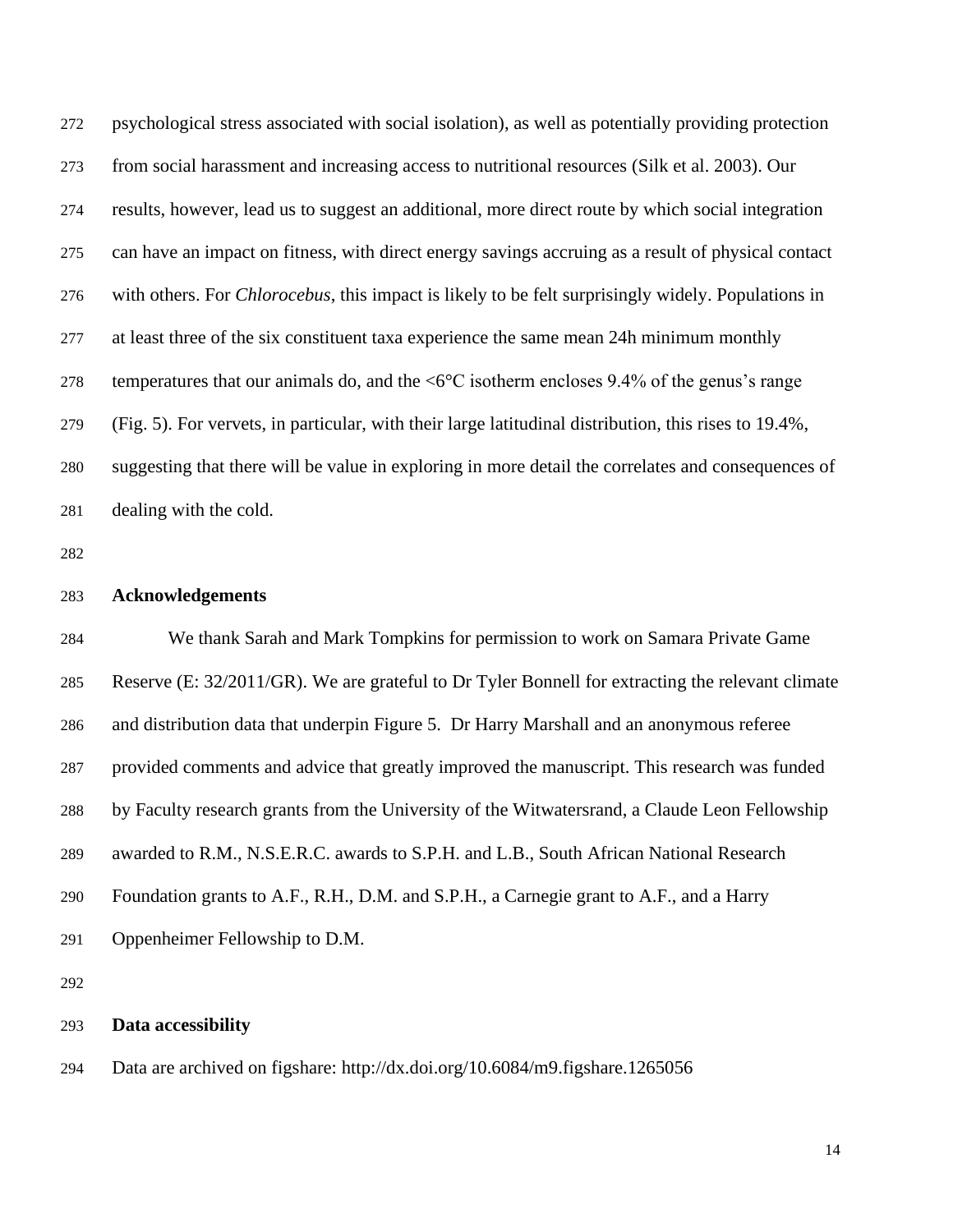## **References**

- Altmann, J. (1974) Observational study of behavior: sampling methods. *Behaviour*, **49**, 227–267.
- Armitage, K.B. & Schwartz, O.A. (2000) Social enhancement of fitness in yellow-bellied
- marmots. *Proceedings of the National Academy of Sciences*, **97**, 12149-12152.
- Berkman, L.F. & Glass, T. (2000) Social cohesion, social capital, and health. *Social*
- *Epidemiology* (eds L.F Berkman & I. Kawachi), pp 137-173. Oxford University Press, New York.
- Brent, L.J.N., Semple, S., Dubuc, C., Heistermann, M. & MacLarnon, A. (2011) Social capital
- and physiological stress levels in free-ranging adult female rhesus macaques. *Physiology and*
- *Behavior*, **102**, 76-83.
- Bustamante, D.M., Nespolo, R.F. & Rezende, E.L. (2002) Dynamic thermal balance in the leaf-
- eared mouse: The interplay among ambient temperature, body size, and behaviour. *Physiological*
- *and Biochemical Zoology*, **75**, 396–404.
- Cameron, J. L. (1997) Stress and behaviorally induced reproductive dysfunction in primates.
- *Seminars in reproductive endocrinology*, **15**, 37-45.
- Cameron, E.Z., Setsaas, T.H. & Linklater, W.L. (2009) Social bonds between unrelated females
- increase reproductive success in feral horses. *Proceedings of the National Academy of Sciences*, **106**, 13850-13853.
- Cohen, S., Kaplan, J. R., Cunnick, J. E., Manuck, S. B. & Rabin, B. S. (1992) Chronic social
- stress, affiliation, and cellular immune response in nonhuman primates. *Psychological Science*,
- **3**, 301-304.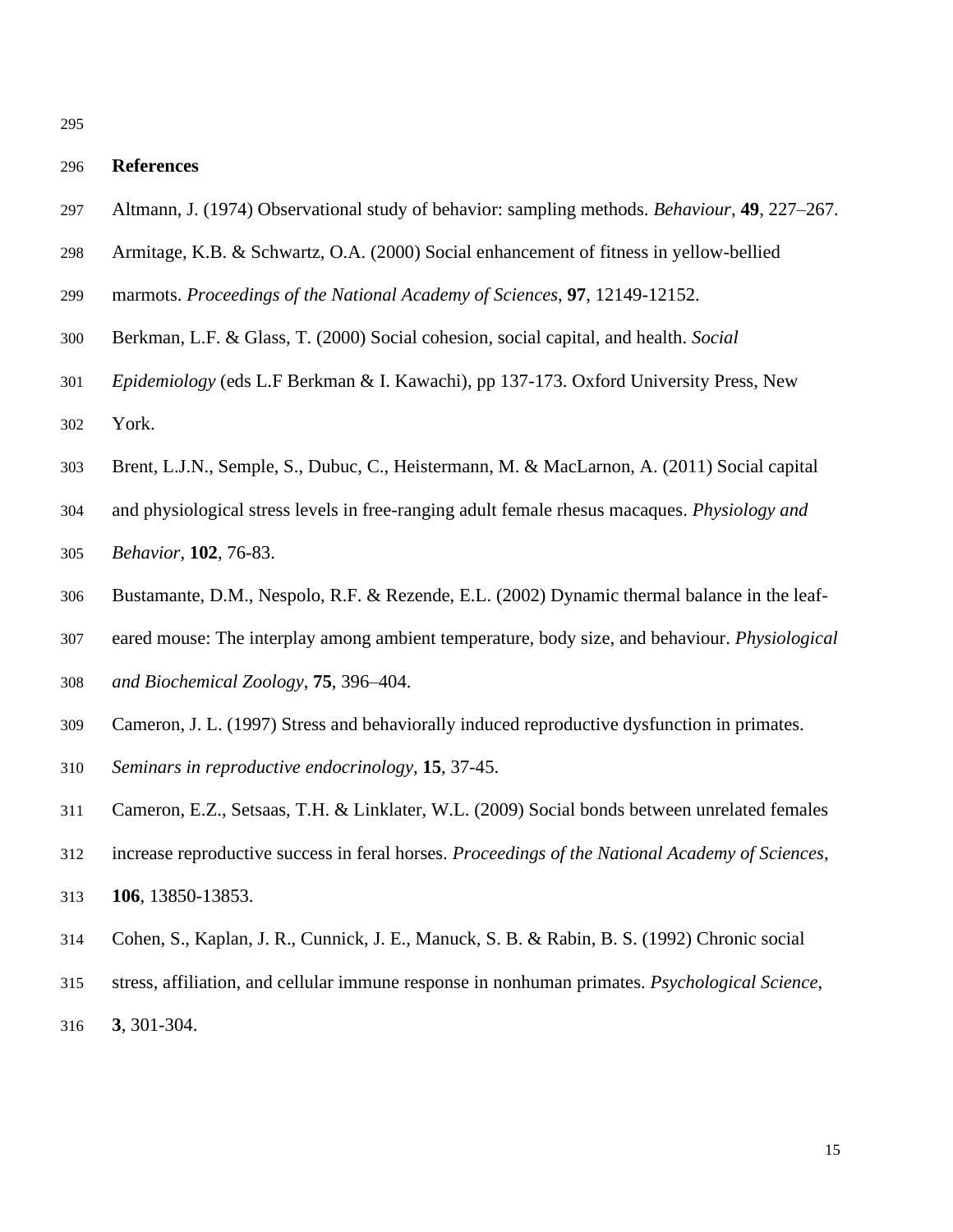- Cohen, S., Line, S., Manuck, S. B., Rabin, B. S., Heise, E. R. & Kaplan, J. R. (1997) Chronic
- social stress, social status, and susceptibility to upper respiratory infections in nonhuman
- primates. *Psychosomatic Medicine*, **59**, 213–221.
- Crockford, C., Wittig, R.M., Whitten, P.L., Seyfarth, R.M. & Cheney, D.L. (2008) Social
- stressors and coping mechanisms in wild female baboons (*Papio hamadryas ursinus*). *Hormones*
- *and Behavior*, **53**, 254-265.
- Danzy, J., Grobler, J.P., Freimer, N. & Turner, T. (2012) Sunbathing: A behavioral response to
- seasonal climatic change among South African vervet monkeys (*Chlorocebus aethiops*). *African*
- *Primates*, **7**, 230-237.
- Dausmann, K.H. & Glos, J. (in press). No energetic benefits from sociality in tropical
- hibernation. *Functional Ecology*. DOI: 10.1111/1365-2435.12368
- Frère, C.H. et al. (2010) Social and genetic interactions drive fitness variation in a free-living
- dolphin population. *Proceedings of the National Academy of Sciences*, **107**, 19949-19954.
- Gilbert, C. et al. (2010) One for all and all for one: the energetic benefits of huddling in
- endotherms. *Biological Reviews*, **85**, 545-569.
- Henzi, S.P., Forshaw, N., Boner, R., Barrett, L. & Lusseau, D. (2013) Scalar social dynamics in
- female vervet monkey cohorts. *Philosophical Transactions of the Royal Society B: Biological*
- *Sciences*, **368 (**1618), 20120351.
- Hijmans, R.J., Cameron, S.E., Parra, J.L., Jones, P.G. & Jarvis, A. (2005) Very high resolution
- interpolated climate surfaces for global land areas. *[International Journal of Climatology,](http://onlinelibrary.wiley.com/doi/10.1002/joc.1276/pdf)* **25***,*
- [1965-1978](http://onlinelibrary.wiley.com/doi/10.1002/joc.1276/pdf)*.*
- Li, D., Ren, B., Grueter, C.C., Li, B. & Li, M. (2010) Nocturnal sleeping habits of the Yunnan
- snub‐nosed monkey in Xiangguqing, China. *American Journal of Primatology*, **72**, 1092-1099.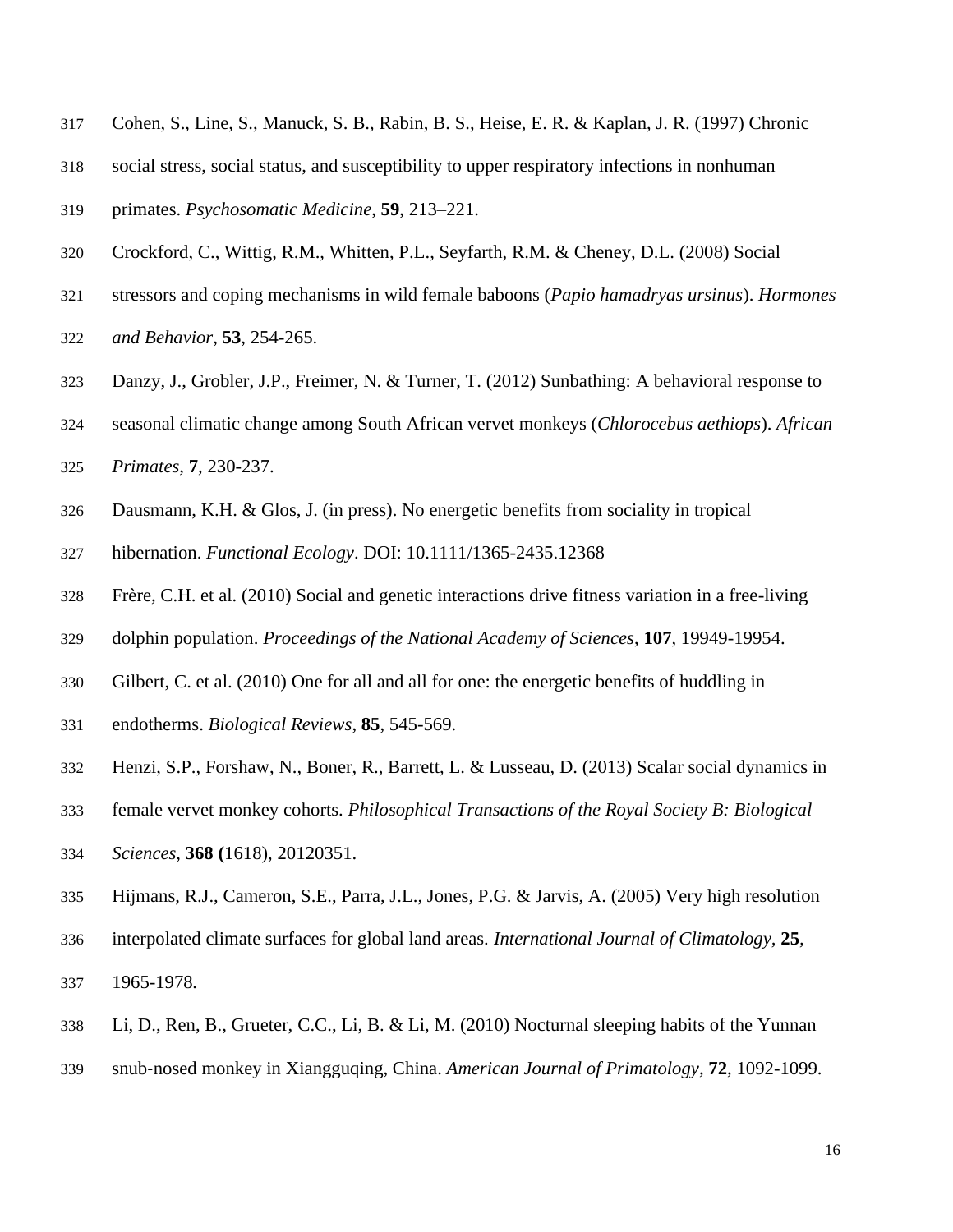- Lubbe, A., Hetem, R.S., McFarland, R., Barrett, L., Henzi, S.P., Mitchell, D., Meyer, L.C.R.,
- Maloney, S.K., & Fuller, A. (2014) Thermoregulatory plasticity in free-ranging vervet monkeys,
- *Chlorocebus pygerythrus*. *Journal of Comparative Physiology B*, DOI 10.1007/s00360-014-
- 0835.
- Matlock, A. (2013) *Negotiating social space in vervet monkeys*. MSc. Thesis. University of
- Lethbridge.
- McFarland, R. & Majolo, B. (2013) Coping with the cold: predictors of survival in wild Barbary macaques, *Macaca sylvanus*. *Biology Letters*, **9**, 20130428.
- McFarland, R. et al. (2013) Assessing the reliability of biologger techniques to measure activity
- in a free-ranging primate. *Animal Behaviour*, **85**, 861-866.
- McFarland, R., Barrett, L., Boner, R., Freeman, N. & Henzi, S.P. (2014) Behavioral flexibility of
- vervet monkeys in response to climatic and social variability. *American Journal of Physical*
- *Anthropology*, **154**, 357-364.
- Nuñez-Villegas, M., Bozinovic, F. & Sabat, P. (2014) Interplay between group size, huddling
- behavior and basal metabolism: an experimental approach in the social degu. *Journal of*
- *Experimental Biology*, **217**, 997-1002.
- Ogawa, H. & Takahashi, H. (2003) Triadic positions of Tibetan macaques huddling at a sleeping
- site. *International Journal of Primatology*, **24**, 591-606.
- Pasternak, G. et al. (2013) Population ecology of vervet monkeys in a high latitude, semi-arid
- riparian woodland. *Koedoe*, **55**, 1-9.
- Satinoff, E. (2011) Behavioral thermoregulation in the cold. *Comparative Physiology*, **14**, 481– 505.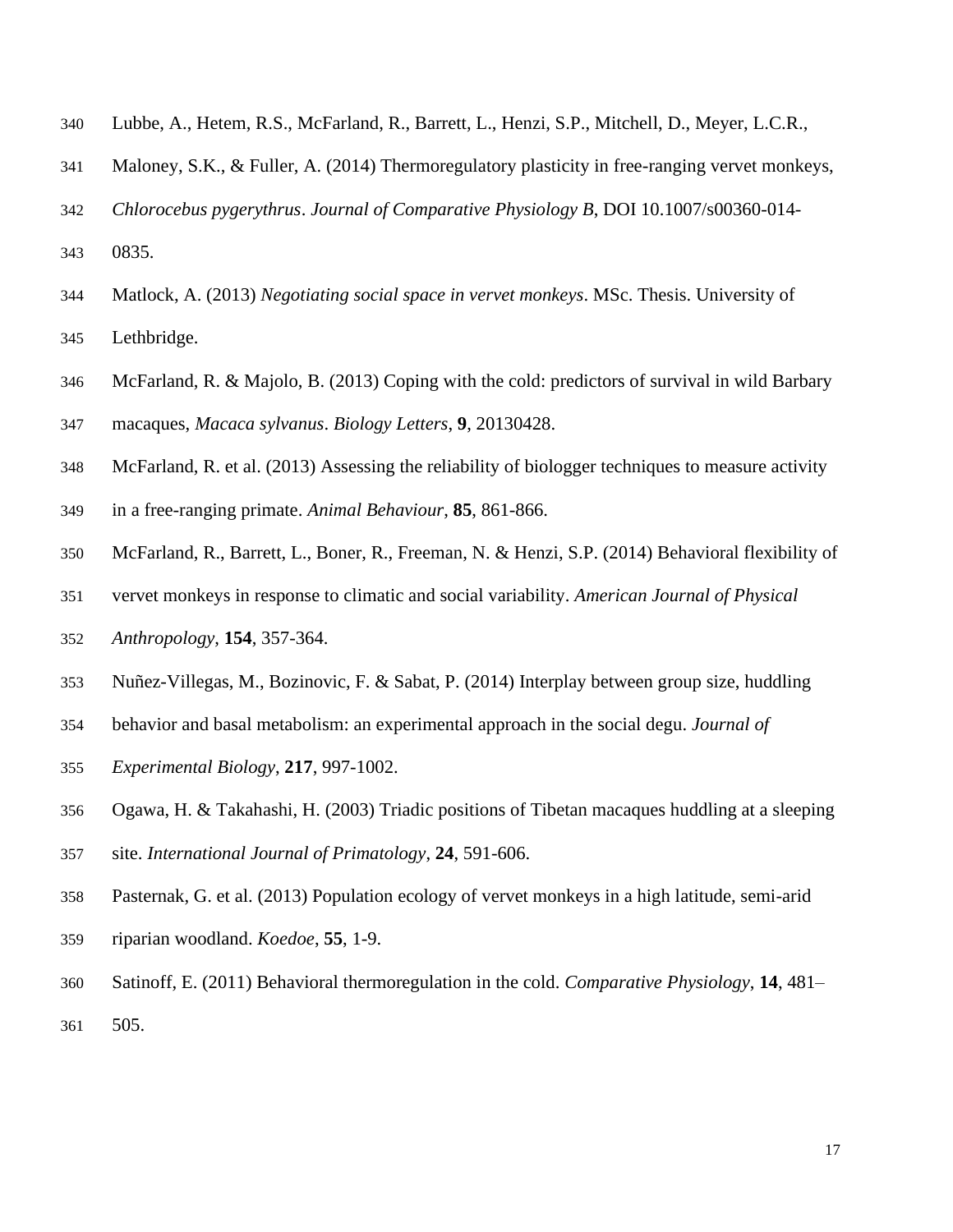- Schülke, O., Bhagavatula, J., Vigilant, L. & Ostner, J. (2010) Social bonds enhance reproductive
- success in male macaques. *Current Biology*, **20**, 2207-2210.
- Silk, J. B., Alberts, S.C. & Altmann, J. (2003) Social bonds of female baboons enhance infant
- survival. *Science*, **302**, 1231-1234.
- Silk, J. B et al. (2009) The benefits of social capital: close social bonds among female baboons
- enhance offspring survival. *Proceedings of the Royal Society B: Biological Sciences*, **276** (1670),
- 3099-3104.
- Silk, J.B. et al. (2010) Strong and consistent social bonds enhance the longevity of female
- baboons. *Current Biology*, **20**, 1359-1361.
- Smith, K.P. & Christakis, N.A. (2008) Social networks and health. *Annual Review of Sociology*, **34**, 405-429.
- StataCorp. (2013) Stata Statistical Software: Release 13. College Station, TX.
- Takahashi, H. (1997) Huddling relationships in night sleeping groups among wild Japanese
- macaques in Kinkazan Island during winter. *Primates*, **38**, 57-68.
- Tamashiro, K. L. K., Nguyen, M. M. N. & Sakai, R. R. (2005) Social stress: from rodents to
- primates. *Frontiers in Neuroendocrinology*, **26**, 27–40.
- Weidt, A., Hofmann, S.E. & König, B. (2008) Not only mate choice matters: fitness
- consequences of social partner choice in female house mice. *Animal Behaviour*, **75**, 801-808.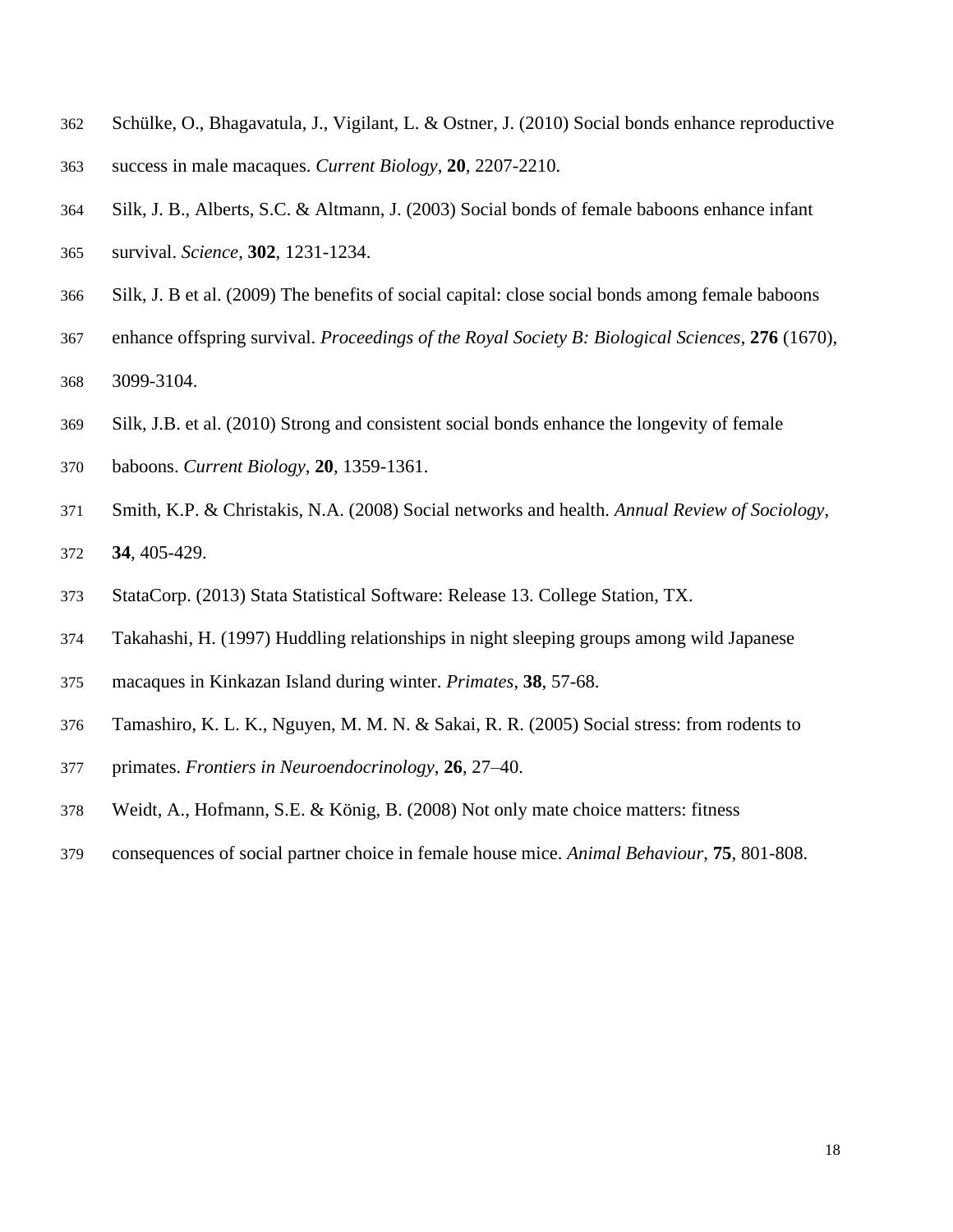| 380 | <b>Figure legends</b> |  |
|-----|-----------------------|--|
|     |                       |  |

 **Fig. 1.** Histogram showing the time of day the monkeys reached their minimum body temperatures

**Fig. 2.** Predictive margins with 95% CIs for the relationship between the number of days in to

 winter and (a) the amplitude and (b) the 24h minimum core body temperature of female vervet monkeys

**Fig. 3.** Predictive margins with 95% CIs for the relationship between the number of social

 partners and (a) the amplitude and (b) the 24h minimum core body temperature of female vervet monkeys

**Fig. 4.** An example of variation in body temperature patterns observed in the most (19 partners)

and least social female (6 partners) on a cold winter's night

**Fig. 5**. The distribution of the *Chlorocebus* taxon group in Africa (hatching) in relation to

regions experiencing mean 24h minimum monthly temperatures below 6°C (shaded). The

distribution was compiled from IUCN Red List maps for each of the constituent taxa (2008.

http://www.iucnredlist.org/). Temperature data were extracted from the WorldClim database at

http://www.worldclim.org/ (see Hijmans et al. 2005). The black circle indicates the location of

our study site.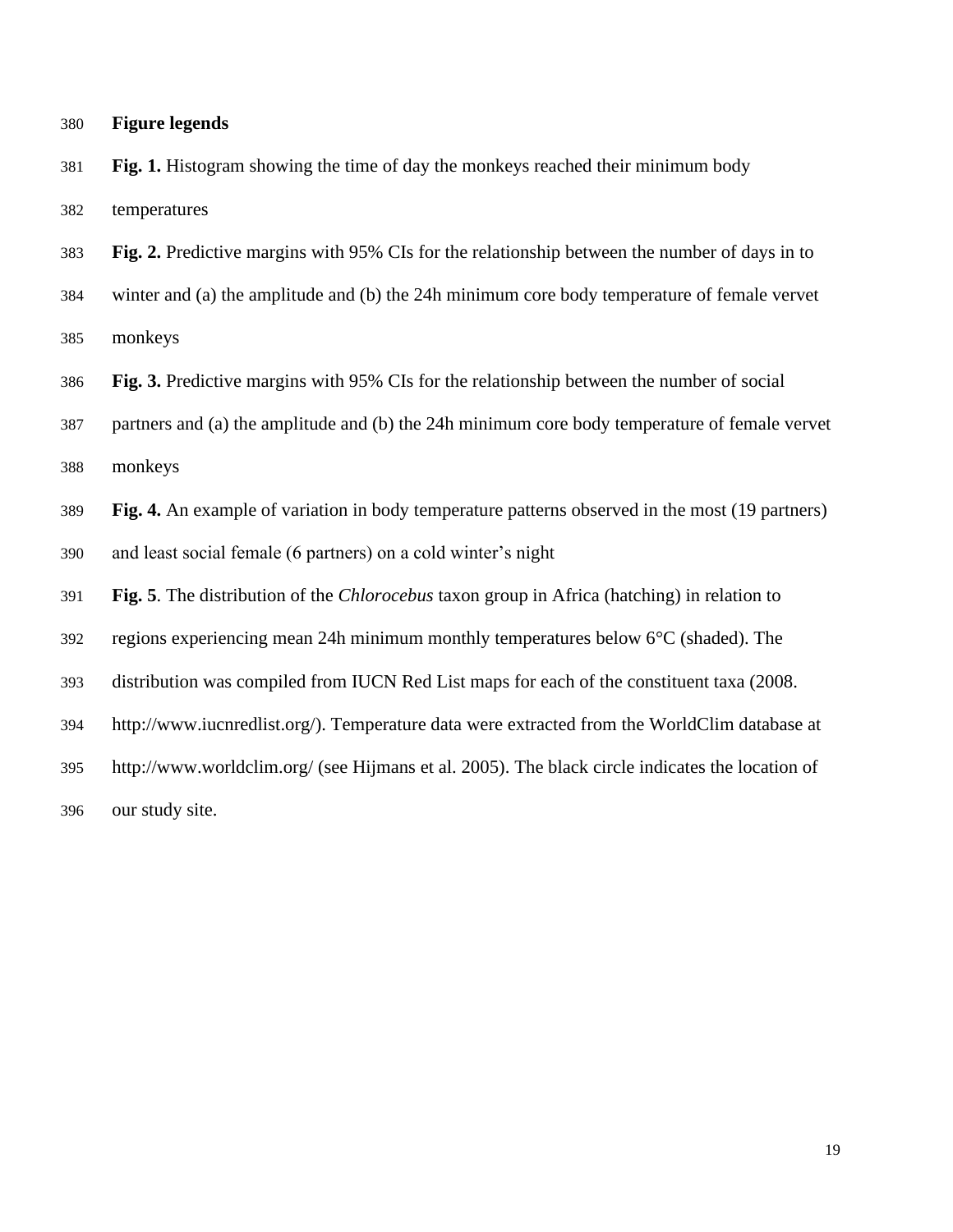# 397 **Tables**

# 398 **Table 1.** Results from the LMM analysis to test the effect of ambient temperature, sociability

399 and day of winter on body temperatures

|                                  | $\beta \pm SE$     | Z        | $\boldsymbol{P}$ |
|----------------------------------|--------------------|----------|------------------|
| a) Amplitude in body temperature |                    |          |                  |
| Minimum ambient temperature      | $-0.072 \pm 0.005$ | $-14.03$ | < 0.001          |
| Number of social partners        | $-0.030 \pm 0.012$ | $-2.45$  | 0.01             |
| Mean bond strength               | $-0.065 \pm 0.171$ | $-0.38$  | 0.70             |
| Day of winter                    | $0.006 \pm 0.001$  | 8.57     | < 0.001          |
| Body mass                        | $0.688 \pm 0.181$  | 3.80     | < 0.001          |
| Group                            | $-0.474 \pm 0.183$ | $-2.58$  | 0.01             |
| Constant                         | $1.214 \pm 0.495$  | 2.45     | 0.01             |
| b) Minimum body temperature      |                    |          |                  |
| Minimum ambient temperature      | $0.070 \pm 0.004$  | 15.53    | < 0.001          |
| Number of social partners        | $0.030 \pm 0.010$  | 3.00     | < 0.01           |
| Mean bond strength               | $-0.148 \pm 0.149$ | $-0.99$  | 0.32             |
| Day of winter                    | $0.005 \pm 0.001$  | $-7.39$  | < 0.001          |
| Body mass                        | $-0.384 \pm 0.173$ | $-2.23$  | 0.03             |
| Group                            | $0.283 \pm 0.170$  | 1.67     | 0.10             |
| Constant                         | $37.297 \pm 0.478$ | 77.95    | < 0.001          |
| c) Maximum body temperature      |                    |          |                  |
| Minimum ambient temperature      | $0.002 \pm 0.003$  | $-0.76$  | 0.45             |
| Number of social partners        | $-0.007 \pm 0.011$ | $-0.65$  | 0.51             |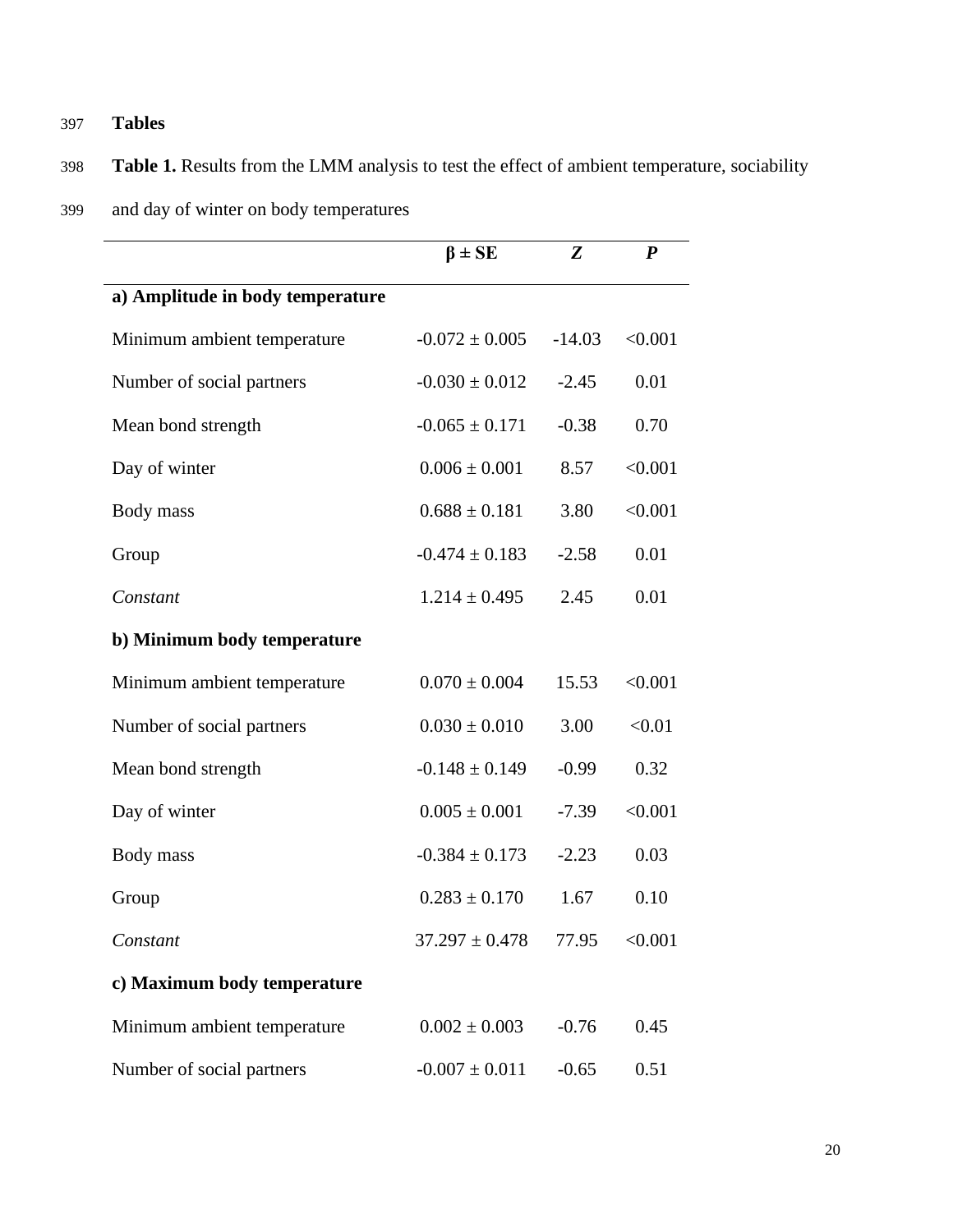| Mean bond strength          | $-0.135 \pm 0.152$ | $-0.89$ | 0.38    |
|-----------------------------|--------------------|---------|---------|
| Day of winter               | $0.002 \pm 0.000$  | 4.37    | < 0.001 |
| Body mass                   | $0.256 \pm 0.159$  | 1.61    | 0.11    |
| Group                       | $-0.118 \pm 0.162$ | $-0.73$ | 0.47    |
| Constant                    | $38.612 \pm 0.434$ | 89.07   | < 0.001 |
| d) Average body temperature |                    |         |         |
| Minimum ambient temperature | $0.027 \pm 0.002$  | 11.50   | < 0.001 |
| Number of social partners   | $0.002 \pm 0.006$  | 0.32    | 0.75    |
| Mean bond strength          | $-0.089 \pm 0.092$ | $-0.97$ | 0.33    |
| Day of winter               | $-0.001 \pm 0.000$ | $-2.92$ | < 0.01  |
| Body mass                   | $-0.056 \pm 0.113$ | $-0.50$ | 0.62    |
| Group                       | $0.069 \pm 0.109$  | 0.63    | 0.53    |
| Constant                    | $37.878 \pm 0.314$ | 120.58  | < 0.001 |

400 **\***Analyses were run at the level of the subject/day. N=1047 from 12 monkeys.